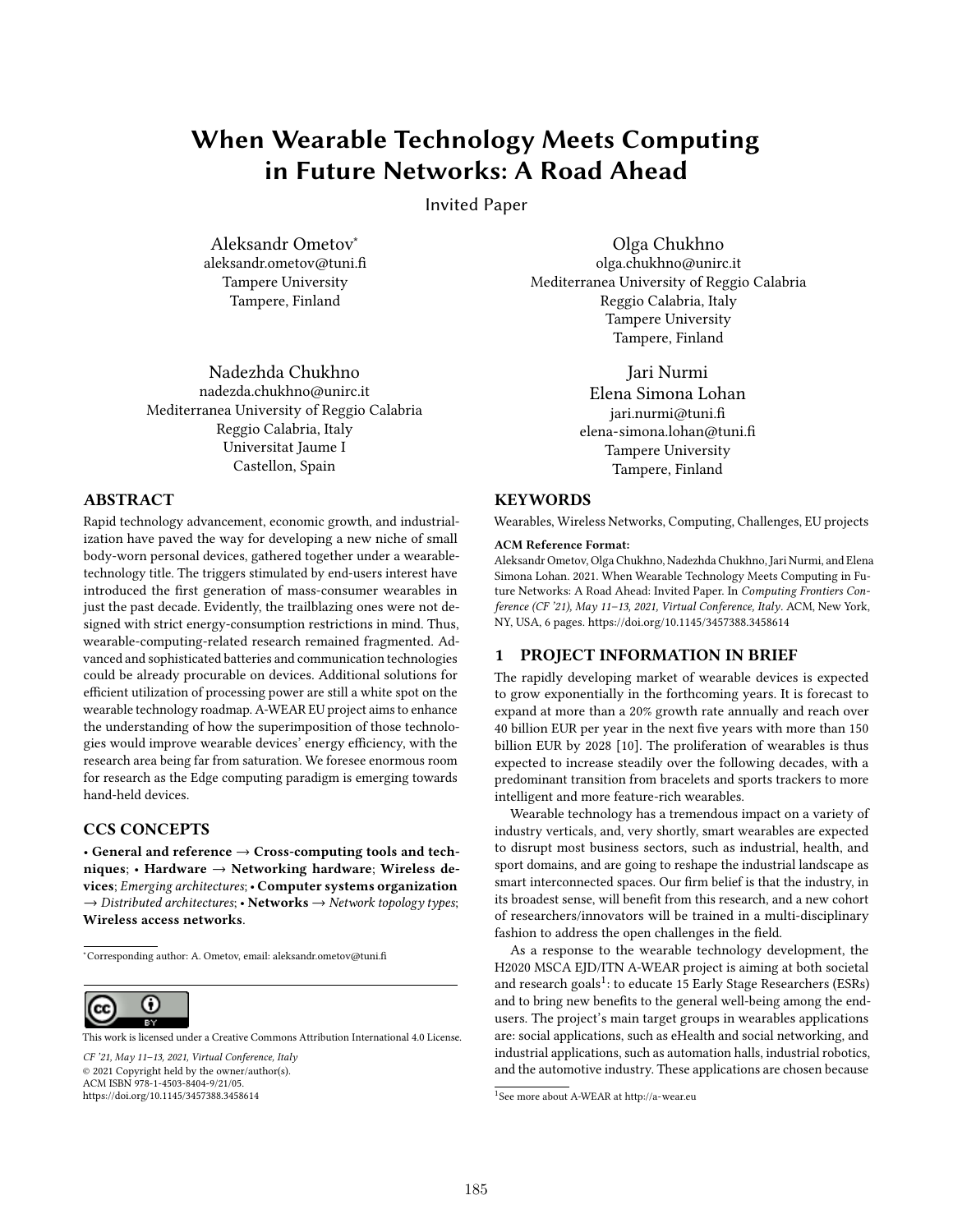they have different requirements in terms of computational costs, communications latency, precision, security, and privacy of both communication and localization and related trade-offs.

All of the A-WEAR ESRs have already passed the first-year mark of their three-year research career and formalized their first research results in the field of wearable technology<sup>2</sup>.

In a compact form, the A-WEAR project's main Research Objectives are as follows.

- RO1: To create novel multi-layer knowledge for dynamic wearable networks in terms of localization, connectivity, privacy, and security;
- RO2: To identify vulnerabilities and offer innovative solutions in crowdsourced-, cloud-, edge-, and fog-based wearable architectures;
- RO3: To design and develop privacy-enhanced and locationaware wearable technologies;
- RO4: To devise new Medium Access Control (MAC) lowlatency algorithms and protocols for wearable communications, especially in the frequency bands of the future, such as mmWave spectrum;
- RO5: To develop new open-source software platforms for wearables in social/eHealth/industrial applications.

The rest of the paper is organized as follows. Section 2 describes the technological synergy that may be achieved by coupling communication and computing paradigms with wearables. Next, Section 3 outlines the main challenges related to the integration and future operation of those technologies. The last section provides a summary of the analyzed literature.

# 2 WEARABLES AND COMPUTING IN FUTURE NETWORKS

Historically, the advent of small, inexpensive, battery-powered computing devices has opened new frontiers for developing a wide variety of small form factor devices being interconnected in a Peerto-Peer (P2P) manner or through the world wide web. That first step in miniaturization allowed the Internet of Things (IoT) paradigm to emerge and, later on, for the Internet of Wearable Things (IoWT) to become a separate personal cloud-oriented niche [9, 61].

Broadly speaking, the IoWT is formed by a mixture of various smart wearable devices, ranging from smart shoes to sophisticated head-mounted displays. Commonly, modern wearable devices are not anymore dedicated to serving one function but are already equipped with various sensors, communication, and computing modules allowing for continuous data extraction, processing, and transmission [42].

Unprecedentedly, many new challenges and open questions for scientific, research, and industrial communities have been raised to realize that wearables became a standalone segment separated from smartphones. It fostered an expansion in the number of already versatile applications resulting in increasing demand for wearable devices' performance.

As of today, this segment still faces numerous constraints, such as communication-related constraints, computational power, security/privacy limitations, lack of standardization, among others [23,

32]. However, one of the primary and still-insurmountable obstacles for wearables is the limited battery life [52]. To this end, developing energy-efficient wearable solutions is paramount to extend devices' battery life while meeting application performance requirements.

To start with, the current 5G systems and the upcoming generation of cellular/wireless systems (differently notes as 5G+/6G/B5G) aim to ensure maximum flexibility and operational efficiency from current and future infrastructures. Unlike the previous mobile deployments, presently integrated 5G also offers a solution to reduce energy consumption within a network and on the user-device side. The technological advances (key technologies) of 5G include, among others, mmWave communications, Software-Defined Networking (SDN), Network Functions Virtualization (NFV), and Multi-Access Edge Computing (MEC) (formerly Mobile Edge Computing) [6, 38].

In its turn, beyond 5G systems are expected to migrate more towards higher frequencies, e.g., THz communications, and ensure radio frequency convergence between sensing, communications, and positioning tasks [8]. Consequently, networks are evolving to utilize SDN, NFV primarily, and cloud-native architectures to enable dis-aggregation and primary functions' virtualization [16]. This aspect leads to the separation of the control plane and user plane and introduces network slicing and MEC capabilities, thus, opening the highway for novel applications with higher flexibility and adaptability demands.

Apart from utilizing more advanced airspace interface technologies, beyond 5G networks would comprehensively engage the virtualization technology and practice more programmable approaches to software networking in the field of worldwide telecommunications infrastructure [18].

Notably, the oncoming communication era is designed to support various bandwidth and computational-hungry applications, e.g., extended reality (XR) broadcasting (including augmented, virtual, and mixed reality (AR/VR/MR)) [1], ultra-high definition (UHD) video streaming [43], and proximate gaming [34], which is especially essential for wearable applications. The benefits of coupling beyond 5G communication technology on higher frequencies are huge bandwidths, high data rates, and, simultaneously, a decrease in the antenna size enabled by very short wavelengths. Overall, the evolution of networks towards beyond 5G ensures lower power expenses from the overhead transmission perspectives.

When it comes to energy-efficiency improvement, the opportunity to develop wearable-targeted remote in-network computational offloading solutions becomes possible [33]. Generally, the distinct main computing paradigms, such as Cloud where the execution is made entirely in a remote way, Fog with the computation on neighboring network nodes, and Edge with the delegation of the computations to the closest power-independent device in the network, commonly act in a similar manner but behave differently in the case of systems with strict and critical reliability or latency requirements [27]. It is especially present for operation cases in dynamic, unreliable or uncertain conditions coming into action due to high mobility, low coverage, or heavy load. Today, the broadly adopted solution for many vendors, including Apple and Google, is computational offloading from wearables to smartphones, being the most energy-hungry hand-held devices with growing power consumption constraints.

<sup>&</sup>lt;sup>2</sup>See A-WEAR Zenodo repository for Open Access publications: https://zenodo.org/ communities/a\_wear/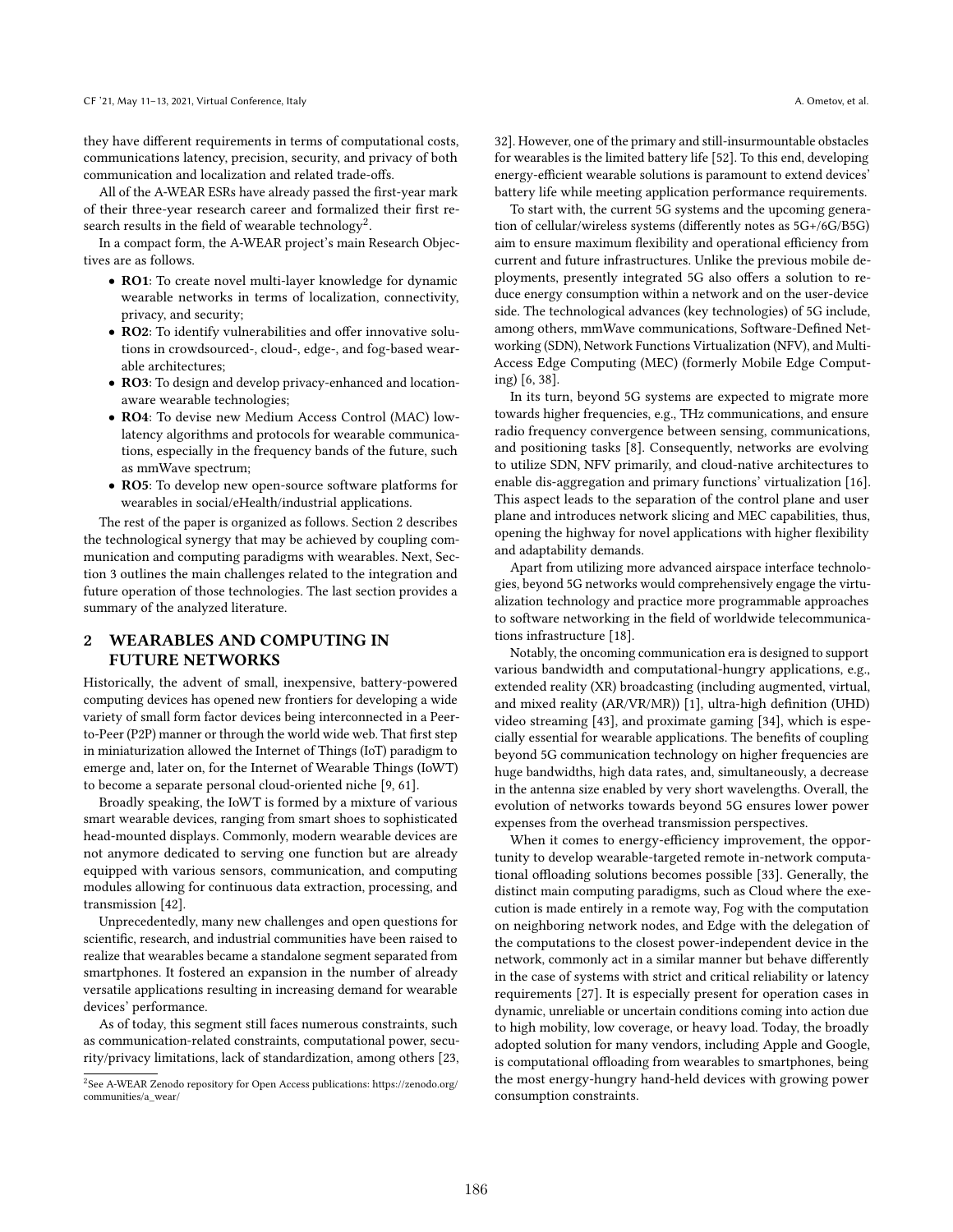Giving a sharper focus on wearable-targeted computing, we can already distinguish several potential candidate paradigms, see Fig. 1, compared to broadly utilized smartphone gateway  $(1)$  or Cloud  $(5)$ . These include, essentially, an unfamiliar device offloading via Device-to-Device (D2D) links  $(2)$ , MEC  $(4)$ , Mist Computing  $(4)$ - $(6)$ , Mobile Cloud Computing (MCC)  $(2)$ - $(5)$ , Mobile ad-hoc Cloud Computing  $(3)$ , and many others [59]. The paradigms vary tremendously, requiring heavy research from communications, hardware design, security, and privacy perspectives. Moreover, due to various applications, the developed computational offloading systems should also adapt and learn based on multiple factors and their dynamics, bringing even more complexity.



Figure 1: Opportunities for computational offloading in wearable-focused infrastructures.

## 3 RELATED CHALLENGES

As we move towards a more interconnected ecosystem, the volume of data generation will continue to grow, primarily pushed by the 5G technologies and beyond, which provide continuous connectivity, faster download speeds, greater network capacity, ultra-low latency, increased reliability, and availability, and improved quality experience. However, not only technologies are developing, but also the problems that surround them.

Although the centralized cloud has traditionally been utilized to manage, process, and store data, it poses two major problems: (i) processing latency should be as short as milliseconds, but it can be critical; (ii) all of this data creates a significant bandwidth load. In contrast, Edge computing offers a solution to the latency problem by moving critical processing to the Edge network [21, 26]. Edge devices can collect and process data in real-time, allowing them to respond faster and more efficiently. However, there are challenges related to the devices' capabilities, including software and hardware development, to handle the offloaded computing load.

Various computing paradigms demonstrate excellent capabilities and introduce new methods to improve system performance. In practice, those are sometimes viewed as mutually exclusive approaches to network infrastructure while they may function in different ways, using one does not preclude the use of others. In this context, some approaches have been proposed to address this problem (e.g., IoT cognitive gateways [20], a platform that automatically determines the best environment for executing a task [19], and a framework for scheduling applications in hybrid public-private cloud [7]). However, automatic switching between computing paradigms is, in any case, a problem for future research.

Another problem related to data transmission is the migration of services or Digital Twins of wearable devices, for instance, from one Edge server to another [3]. When a user moves across different geographical locations [12], e.g., from home to the workplace, the service/Digital Twin may need to be migrated to follow the user's device and maintain Edge computing advantages. However, the determination of an optimal migration decision is challenging because of the trade-off between the migration and data transmission costs [51]. On the one side, migrating a service/Digital Twin may incur network overhead or even interrupt the connection. On the other side, not relocating may increase the data transmission delay between the user and the Edge server. In the literature, there are several approaches to reduce the transmission delay in traditional wireless communication networks concerning the migration procedure [47, 49, 50, 60]. However, ensuring seamless migration among Edge servers is still an issue that needs to be investigated.

Simultaneously, compressive sensing is becoming increasingly popular from a lower layer perspective, especially for IoWT applications that use sparse data signals. It is a signal acquisition and recovery technique that allows receivers to recover the actual signal using significantly fewer samples than the Nyquist criteria require. Compression has been proven to provide several benefits such as efficient bandwidth and power consumption, which are the two most crucial network resources in [13, 35]. However, not all wearable applications use sparse signals. Therefore, some studies suggest using an adaptive compression definition to dynamically adjust the sampling rate for applications involving random and variable signals. For example, various activity recognition applications can use very dynamic data cues from inactivity to intense action [56].

Likewise, processing and transferring large amounts of generated data is another challenge for wearable devices with limited computing and communication capabilities. The generated datasets usually contain a lot of correlated or redundant data. Thus, reducing the generated dataset by using efficient data compression techniques can significantly improve the performance and efficiency of the device [40].

Moreover, the lack of network resources and computing capabilities is still a challenge in wearable systems. D2D communications are applied to increase the system capacity thanks to data offloading and reuse gain [15]. In MCC, users can accelerate computing with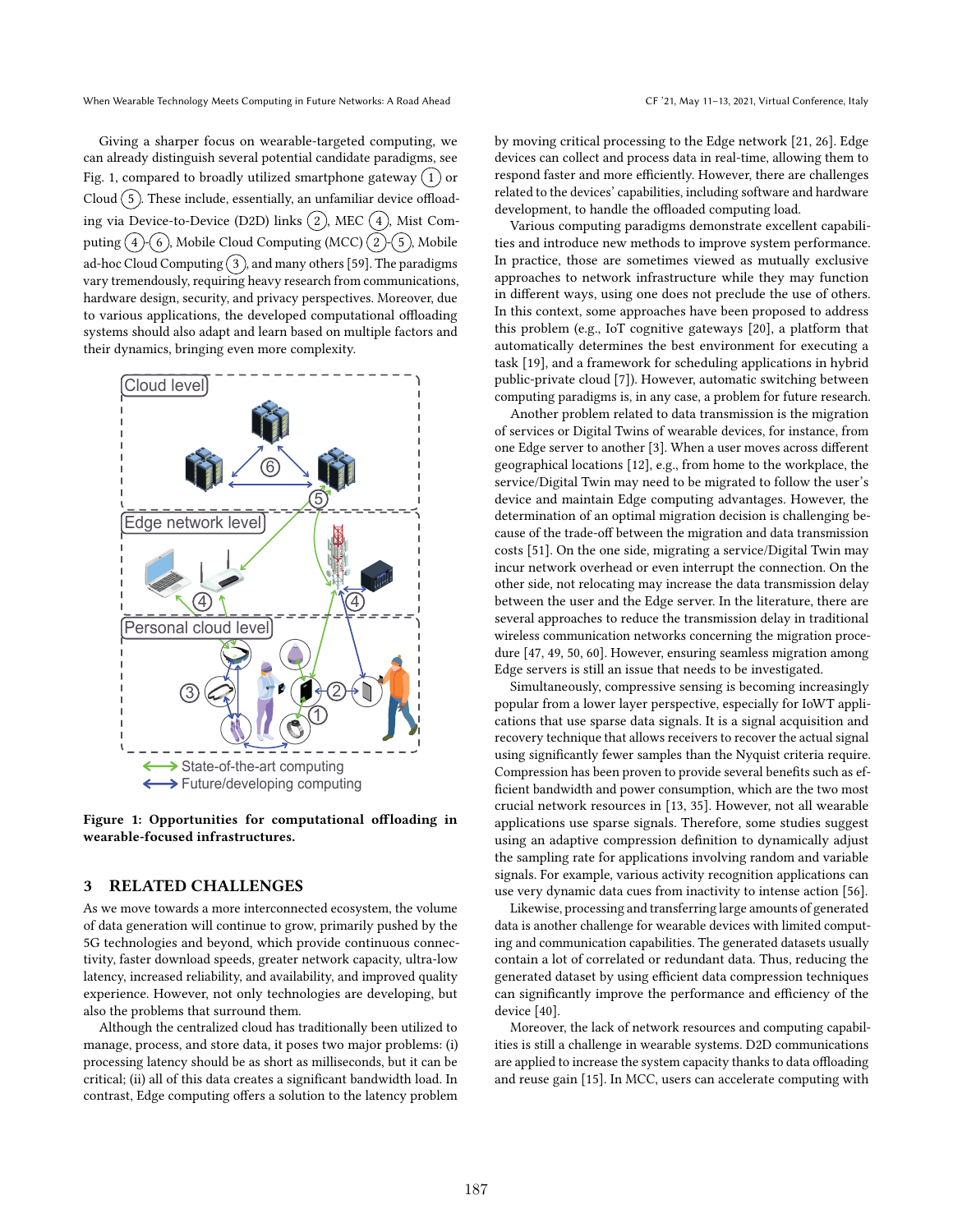the help of D2D technology [48]. Joint utilization of D2D communications and MEC technologies is expected to improve the cellular networks' computation capacity with the tasks offloading to nearby D2D and an Edge devices [17]. Besides, group communication is applied in scenarios where the same data must be sent to multiple devices [5]. For example, D2D clusters can be used for the multicast service quality improvement [29].

Approximate computing is another promising technique that allows to trade precision in exchange for increased energy or performance [45]. Many wearable applications may not require very accurate results, instead, results that are "good enough" can serve the purpose [53]. Thus, approximation has become an effective method for improving the performance and energy efficiency of devices with limited resources [57]. However, it comes with many problems, such as determining the minimum required precision, identifying approximate problems, and monitoring the results of the application [31]. Therefore, efficiently implemented approximation techniques can achieve optimal performance gains in latency, speed/execution time, and battery consumption [2, 14].

Finally, yet importantly, going beyond 5G networks, Machine Learning (ML) and Artificial Intelligence (AI) at the network Edge become essential for future applications, including but not limited to personal smart device experiences, smart city operation, and computing, robotics, and autonomous traffic settings [36, 46]. The reason is the rise in wearable devices whose functionalities are steadily substituting smartphones' ones [41]. AI and learning on Edge devices will improve computation quality and design new opportunities for services and applications. However, learning requires massive computation capability to ensure intricate training and work with inference methodologies and large datasets.

Nonetheless, innovative ML algorithms for low latency and power-hungry data processing are among the fastest-growing areas. It affects almost all industry sectors due to its promise of performance in unstructured data analysis, such as image processing and time series analysis. Learning from more complex data to perform complex tasks is significantly influenced by the development of new equipment, methodologies, and other techniques borrowed from the machine learning field [28]. However, the challenge remains to achieve low latency and low processing power with such algorithms. One of the potential promising approaches is to analyze and manipulate various sources of valuable data using artificial intelligence tools and thus open up new possibilities for significantly increasing the variety of applications for wearable devices [24, 39, 58].

From the AI on Edge perspectives, the computational requirements are as follows: (i) the algorithm's throughput should be consistently stable to meet real-time constraints without losses; (ii) the processing latency should be comparatively low. There is still a need for advances approaches to the AI processor architecture. Moreover, Edge devices should offer enough computational capacity despite their limitations, e.g., thermal or form factor size. Furthermore, high privacy protection should be ensured in case the Edge node has no reliable Internet connection. However, smart wearable devices, which support on-line applications alongside the Edge AI, have to protect their private information [37]. Therefore, enabling dedicated security is paramount of importance in future wearable systems [4, 25]. While the problems of security and privacy [11, 55], power and computational efficiency [22, 30, 44] in

Edge AI have already been of interest in recent studies, research in this area is ongoing.

To summarize, the main issues in current and future wearable devices with regard to computing and wireless technologies are presented in Table 1.

## 4 SUMMARY

Delegating wearable computing tasks is already being enabled by a series of existing communications and computing technologies, including Edge/Fog and Cloud computing, forthcoming 5G+/6G networks, and standardized security solutions. However, almost nothing has been devoted to addressing the combination of the technologies mentioned above, focusing on wearable devices with their stringent requirements compared to, e.g., smartphones.

A-WEAR project aims to bridge this critical gap by exploring the following fundamental principles:

- The separation of network nodes into elements that ensure the operation of the "user plane" and "control plane" protocols, which significantly increases the flexibility in terms of scaling and deployment placement of individual components of network nodes;
- The implementation of network elements in the form of virtual network functions;
- The support for simultaneous access to centralized and local services, which allows implementing the concept of Edge computing;
- The definition of a converged architecture that combines various types of access networks;
- The support for uniform algorithms and authentication procedures;
- The support for stateless network functions, where the compute resource is separate from the storage resource;
- The roaming support with traffic routing both through the home routed and with a local breakout in the guest network;
- The exploration of the optimal displacement of network functions and network elements of the future infrastructure and remote computing.

## ACKNOWLEDGMENTS

This work was supported by the funding from European Union's Horizon 2020 Research and Innovation programme under the Marie Skłodowska Curie grant agreement No. 813278 (A-WEAR: A network for dynamic wearable applications with privacy constraints).

## REFERENCES

- [1] Asad Ali, Olga Galinina, and Sergey Andreev. 2020. Modeling System-Level Dynamics of Direct XR Sessions over mmWave Links. In Proc. of IEEE 31st Annual International Symposium on Personal, Indoor and Mobile Radio Communications. IEEE, 1–7.
- [2] Massimo Alioto. 2017. Energy-Quality Scalable Adaptive VLSI Circuits and Systems beyond Approximate Computing. In Design, Automation & Test in Europe Conference & Exhibition (DATE), 2017. IEEE, 127–132.
- [3] Claudia Campolo, Antonio Iera, Antonella Molinaro, and Giuseppe Ruggeri. 2019. MEC Support for 5G-V2X Use Cases through Docker Containers. In 2019 IEEE Wireless Communications and Networking Conference (WCNC). IEEE, 1–6.
- [4] Tung-Chien Chen, Wei-Ting Wang, Kloze Kao, Chia-Lin Yu, Code Lin, Shu-Hsin Chang, and Pei-Kuei Tsung. 2019. NeuroPilot: A Cross-Platform Framework for Edge-AI. In 2019 IEEE International Conference on Artificial Intelligence Circuits and Systems (AICAS). IEEE, 167–170.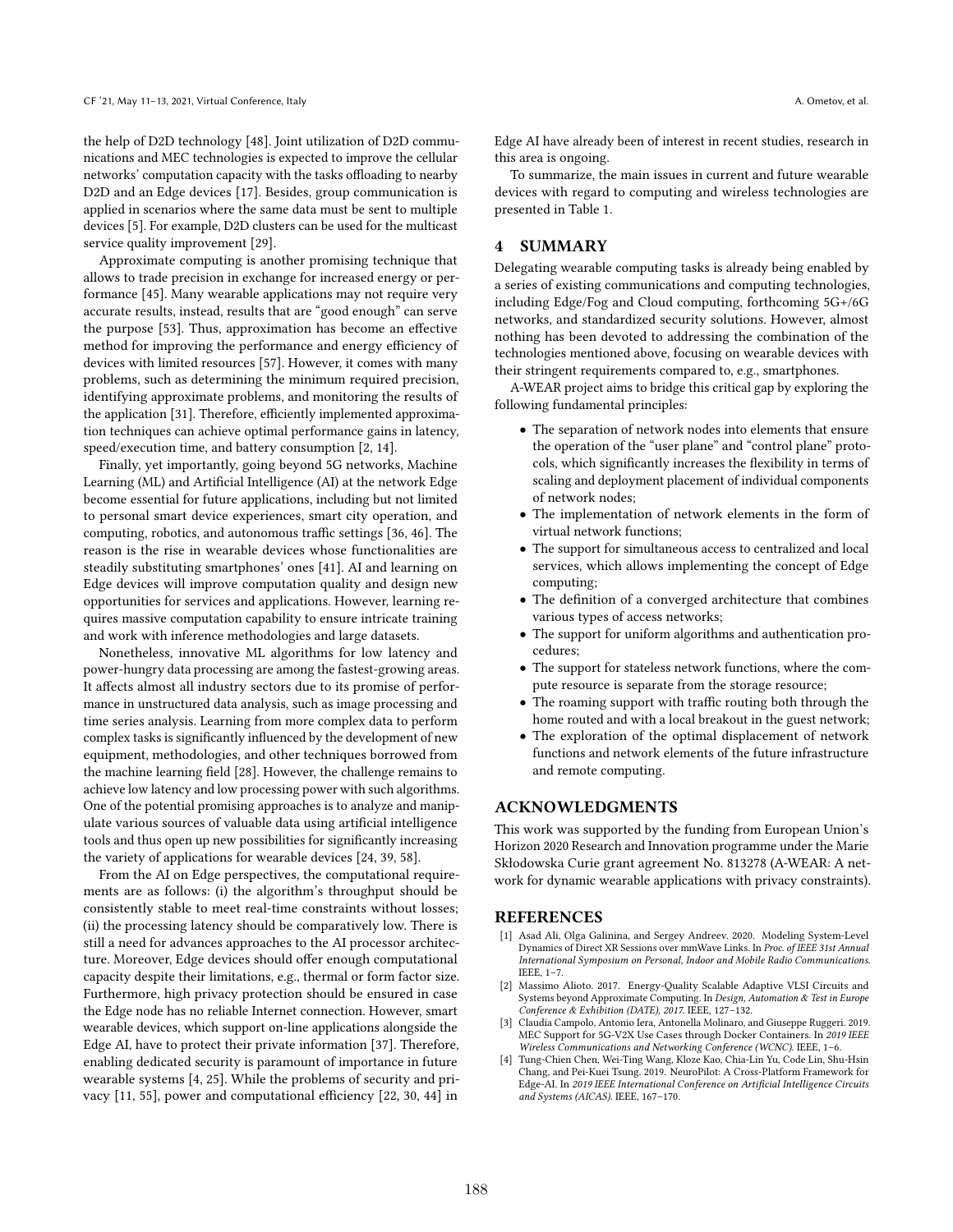#### Table 1: Summary of the main challenges related to wearable computing in future networks.

| Challenge                                                             | Groups         | Refs.             | Observed existing approach                                                                                                                                                     |
|-----------------------------------------------------------------------|----------------|-------------------|--------------------------------------------------------------------------------------------------------------------------------------------------------------------------------|
| Seamless switching between computing<br>paradigms                     | A, N, HW       | $[20]$            | Cognitive IoT gateway equipped with skills of intelligent distribution between the Edge and cloud using<br>machine learning                                                    |
|                                                                       |                | [19]              | Platform for seamless software mobility among the nodes of an Edge-cloud environment                                                                                           |
|                                                                       |                | [7]               | Framework for scheduling applications over hybrid / heterogeneous networks                                                                                                     |
| Migration of services / Digital Twins                                 | A, DP, N       | $[47]$            | Algorithm for latency aware replica placement                                                                                                                                  |
|                                                                       |                | [60]              | Algorithm for optimal service migration strategy based on dynamic programming                                                                                                  |
|                                                                       |                | [49]              | Algorithm for users' workload distribution in response to movement around the MEC network based<br>on the regularization technique                                             |
|                                                                       |                | $\overline{[50]}$ | Real-time service migration solution based on Markov Decision Process                                                                                                          |
| Energy-efficient data gathering network                               | A, N, SW       | $[13]$            | Adaptive compressive sensing scheme that offers simultaneous compression and encryption in a<br>lightweight fashion                                                            |
|                                                                       |                | [56]              | Data-driven compressive sensing framework for the energy-efficient wearable sensing                                                                                            |
|                                                                       |                | $[54]$            | Adaptive compressed classification architecture for activity recognition                                                                                                       |
| Lack of network resources                                             | A, N, DP       | $[15]$            | D2D technology as a solution to increase system throughput by offloading data and reusing benefits                                                                             |
|                                                                       |                | $[17]$            | D2D communications and MEC system symbiosis to increase the processing power of the entire system                                                                              |
| Low quality-of-service indicator                                      | A, N           | $[29]$            | Cluster-based multicast methods for D2D communications                                                                                                                         |
| Insufficient computing capabilities                                   | A, N, HW       | $[48]$            | Computation offloading scheme, which leverages computing resources through D2D links to improve<br>MCC performance                                                             |
| Discovery of inefficient computing re-<br>sources                     | A, N           | [48]              | Carefully designed access restrictions to allow users to maximize the computing resources of nearby<br>mobile devices without spending much power on discovering other devices |
|                                                                       | N, DP          | [2, 14]           | Approximate and beyond approximate computing techniques                                                                                                                        |
| Classification problems, anomaly detec-<br>tion, forecasting problems | DP, SW         | [24, 39,<br>58]   | Applying machine learning approaches to decrease the impact on the overall execution                                                                                           |
| Aspects of AI/ML on Edge                                              | A, N           | $[4]$             | Cross-platform framework that ensures the superior Edge AI ability                                                                                                             |
|                                                                       | $\overline{N}$ | $\overline{[55]}$ | ML-based authentication in IoT systems                                                                                                                                         |
|                                                                       |                | $[11]$            | Framework based on the convergence of Blockchain and AI                                                                                                                        |
| Lack of power and computational effi-                                 | SW, HW         | $[30]$            | Ultra-low-power on-chip training and inference commands                                                                                                                        |
| ciency for ML/AI eneblers                                             |                | $\overline{[44]}$ | In-memory architectures based on the compute models                                                                                                                            |
|                                                                       |                | $[22]$            | Static random-access memory-based compute-in-memory architecture for multi-bit precision deep<br>neural networks training                                                      |
|                                                                       | $\Delta$       |                   | $\Lambda$ rchitecture $N =$ Networking $DP =$<br>Date Procecin <sub>α</sub>                                                                                                    |

Architecture N – Networking DP – Data Processing

HW – Hardware specific SW – Software specific

- [5] Nadezhda Chukhno, Olga Chukhno, Giuseppe Araniti, Antonio Iera, Antonella Molinaro, and Sara Pizzi. 2020. Challenges and Performance Evaluation of Multicast Transmission in 60 GHz mmWave. In Proc. of International Conference on Distributed Computer and Communication Networks. Springer, 3–17.
- [6] Olga Chukhno, Nadezhda Chukhno, Giuseppe Araniti, Claudia Campolo, Antonio Iera, and Antonella Molinaro. 2020. Optimal Placement of Social Digital Twins in Edge IoT Networks. Sensors 20, 21 (2020), 6181.
- [7] Anirban Das, Andrew Leaf, Carlos A Varela, and Stacy Patterson. 2020. Skedulix: Hybrid Cloud Scheduling for Cost-Efficient Execution of Serverless Applications. arXiv preprint arXiv:2006.03720 (2020).
- [8] C. De Lima, D. Belot, R. Berkvens, A. Bourdoux, D. Dardari, M. Guillaud, M. Isomursu, E. S. Lohan, Y. Miao, A. N. Barreto, M. R. K. Aziz, J. Saloranta, T. Sanguanpuak, H. Sarieddeen, G. Seco-Granados, J. Suutala, T. Svensson, M. Valkama, B. Van Liempd, and H. Wymeersch. 2021. Convergent Communication, Sensing and Localization in6G Systems: An Overview of Technologies, Opportunities and Challenges. IEEE Access (2021), 1–1. https://doi.org/10.1109/ACCESS.2021. 3053486
- [9] F. John Dian, Reza Vahidnia, and Alireza Rahmati. 2020. Wearables and the Internet of Things (IoT), Applications, Opportunities, and Challenges: A Survey. IEEE Access 8 (2020), 69200–69211.
- [10] Digital business and transformation hub: i-SCOOP. 2020. Wearables Market Outlook 2020: Drivers and New Markets. https://www.i-scoop.eu/wearablesmarket-outlook-2020-drivers-new-markets/.
- [11] Abir El Azzaoui, Sushil Kumar Singh, Yi Pan, and Jong Hyuk Park. 2020. Block5gintell: Blockchain for AI-enabled 5G Networks. IEEE Access 8 (2020), 145918–145935.
- [12] Qiang Fan and Nirwan Ansari. 2019. On Cost Aware Cloudlet Placement for Mobile Edge Computing. IEEE/CAA Journal of Automatica Sinica 6, 4 (2019), 926–937.
- [13] Alexandros Fragkiadakis, Pavlos Charalampidis, and Elias Tragos. 2014. Adaptive Compressive Sensing for Energy Efficient Smart Objects in IoT Applications. In Proc. of 4th International Conference on Wireless Communications, Vehicular Technology, Information Theory and Aerospace & Electronic Systems (VITAE). IEEE,  $1 - 5$ .
- [14] Avrajit Ghosh, Arnab Raha, and Amitava Mukherjee. 2020. Energy-Efficient IoT-Health Monitoring System using Approximate Computing. Internet of Things 9 (2020), 100166.
- [15] Akhil Gupta and Rakesh Kumar Jha. 2015. A Survey of 5G Network: Architecture and Emerging Technologies. IEEE Access 3 (2015), 1206–1232.
- [16] Yixue Hao, Daxin Tian, Giancarlo Fortino, Jing Zhang, and Iztok Humar. 2018. Network Slicing Technology in a 5G Wearable Network. IEEE Communications Standards Magazine 2, 1 (2018), 66–71.
- [17] Yinghui He, Jinke Ren, Guanding Yu, and Yunlong Cai. 2019. D2D Communications Meet Mobile Edge Computing for Enhanced Computation Capacity in Cellular Networks. IEEE Transactions on Wireless Communications 18, 3 (2019), 1750–1763.
- [18] Yun Chao Hu, Milan Patel, Dario Sabella, Nurit Sprecher, and Valerie Young. 2015. Mobile Edge Computing—A Key Technology Towards 5G. ETSI white paper 11, 11 (2015), 1–16.
- [19] Fatemeh Jalali, Timothy Lynar, Olivia J Smith, Ramachandra Rao Kolluri, Claire V Hardgrove, Nick Waywood, and Frank Suits. 2019. Dynamic Edge Fabric Environment: Seamless and Automatic Switching among Resources at the Edge of IoT Network and Cloud. In Proc. of IEEE International Conference on Edge Computing (EDGE). IEEE, 77–86.
- [20] Fatemeh Jalali, Olivia J Smith, Timothy Lynar, and Frank Suits. 2017. Cognitive IoT Gateways: Automatic Task Sharing and Switching Between Cloud and Edge/Fog Computing. In Proc. of the SIGCOMM Posters and Demos. 121–123.
- [21] Congfeng Jiang, Xiaolan Cheng, Honghao Gao, Xin Zhou, and Jian Wan. 2019. Toward Computation Offloading in Edge Computing: A Survey. IEEE Access 7 (2019), 131543–131558.
- [22] Hongwu Jiang, Xiaochen Peng, Shanshi Huang, and Shimeng Yu. 2020. CIMAT: A Compute-In-Memory Architecture for On-chip Training Based on Transpose SRAM Arrays. IEEE Trans. Comput. 69, 7 (2020), 944–954.
- [23] Lucie Klus, Elena Simona Lohan, Carlos Granell, and Jari Nurmi. 2019. Crowdsourcing Solutions for Data Gathering from Wearables. In Proc. of XXXV Finnish URSI Convention on Radio Science.
- [24] Lampros C Kourtis, Oliver B Regele, Justin M Wright, and Graham B Jones. 2019. Digital biomarkers for Alzheimer's Disease: The Mobile/Wearable Devices Opportunity. NPJ digital medicine 2, 1 (2019), 1–9.